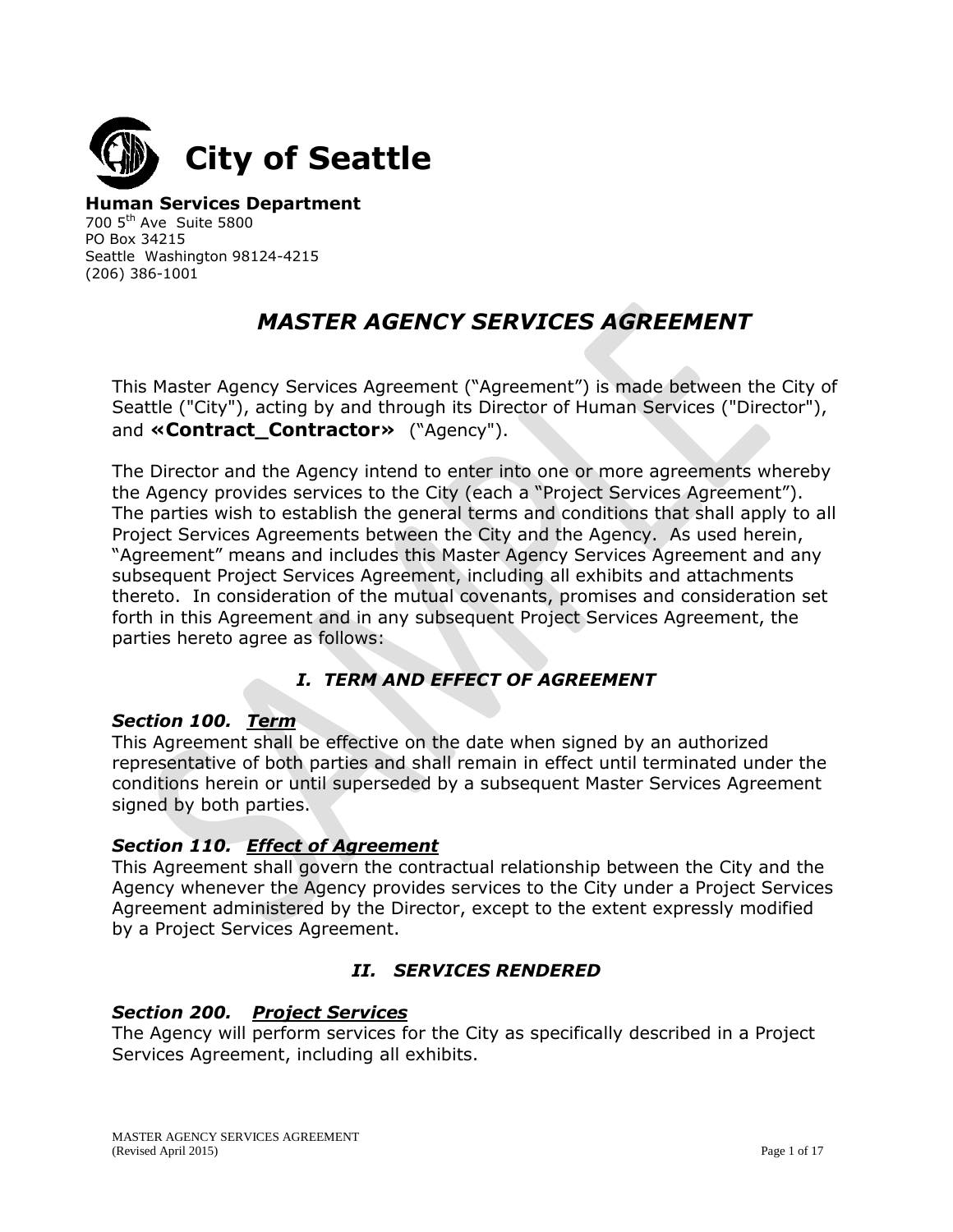## *Section 210. Identification of Funding*

In all communications with members of the public and recipients of services provided under any Project Services Agreement, the Agency shall identify the services as funded by the City. Additionally, Agency shall provide any additional information the City may require regarding the City program or policy under which the services are provided. Agency shall also post a notice to this effect in a prominent place at each Agency location where such services are provided. The Director reserves the right to approve the content of any communications or notices referencing the City or its funding sources.

# *III. PAYMENT, RECORDS, AND AUDIT*

#### *Section 300. Payment*

All payments to the Agency for services satisfactorily performed pursuant to a Project Services Agreement will be made directly to the Agency, and directed to the attention of the individual or organization specified on the **Agency Payment Authorization Form**, unless the Agency requests otherwise.

## *Section 310. Method of Payment*

As a condition to payment for services performed under a Project Services Agreement, the Agency shall submit properly executed invoices and any additional reports or documents required by the **Project Services Agreement, Ex. A-3, Reporting Requirements.** All invoices, performance reports and work statements shall state the Agency's name and address and the Project Services Agreement contract number. Invoices must be signed by an authorized representative of the Agency, who shall verify that the invoiced services have been performed.

## *Section 320. Documentation of Costs*

The Agency shall document all costs in connection with the services provided under any Project Services Agreement with properly executed payrolls, time records, invoices, vouchers, records of service delivery, or other official documentation evidencing in proper detail the nature and reasonableness of such costs and any associated requests for reimbursement by the City. All payments by the Agency relating to the services provided under the Project Services Agreement shall be sequentially recorded in the Agency's accounting records by date, check or instrument number; amount; vendor description of the items or services procured; and budget item related to the disbursement. All payroll and financial records pertaining in whole or in part to any Project Services Agreement shall be clearly identified and readily accessible for review by the City. Such records and documents shall be retained for a period of six (6) years after receipt of final payment under the Project Services Agreement; provided, that for any records and documents that are the subject of audit findings, those records shall be maintained for either six years following final payment or until the audit findings are resolved, whichever is longer.

## *Section 330. Record and Fiscal Control System*

The Agency shall maintain accurate and complete financial records and fiscal control systems in a manner that meets the approval of the Director, the Seattle City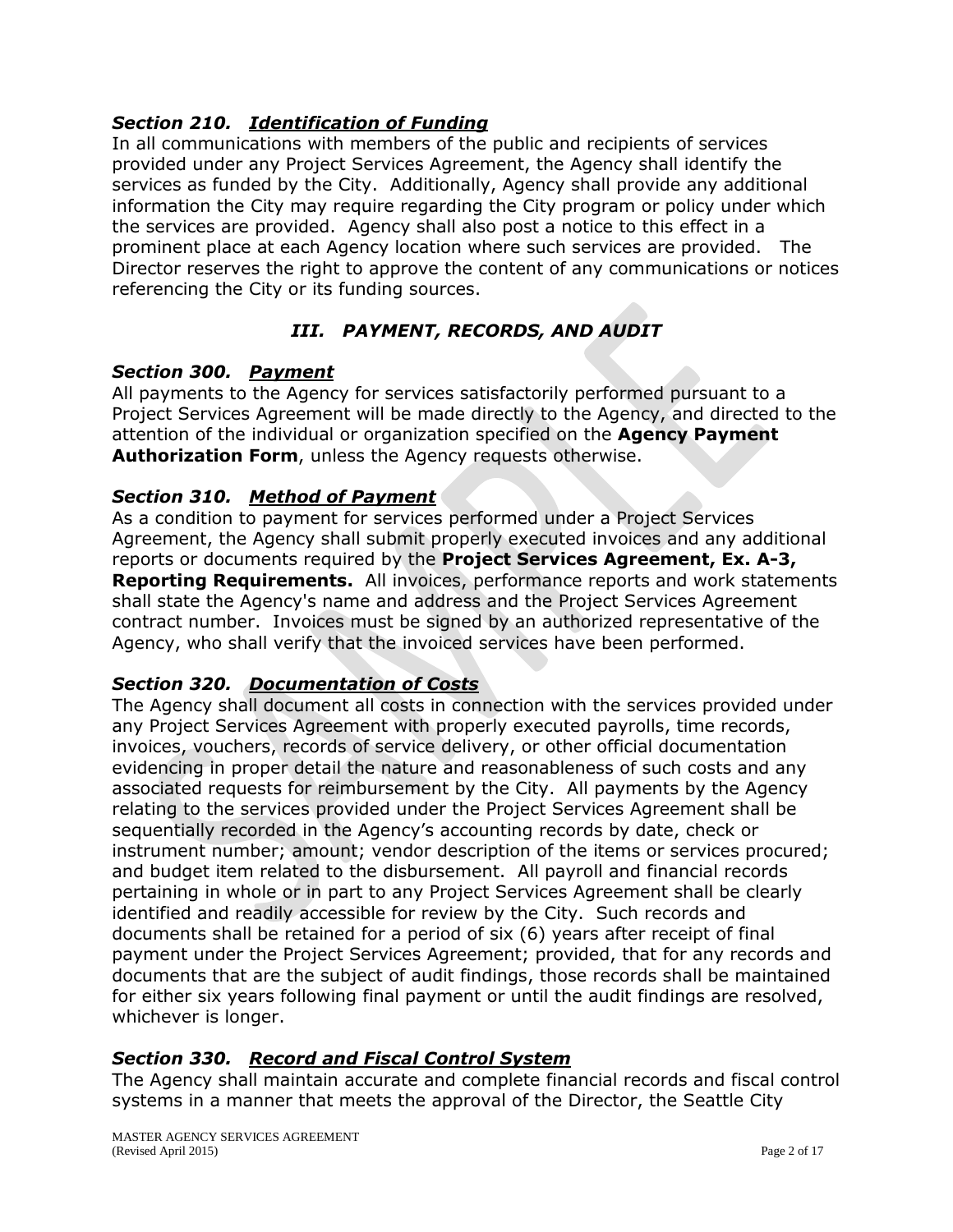Auditor and the Washington State Auditor. The Agency shall maintain records to adequately identify the funding source and application of all received funds in connection with the services provided under any Project Services Agreement. The Agency shall maintain personnel and payroll records, including records demonstrating withholding of income taxes, payment of employment (social security), unemployment compensation, industrial insurance (worker's compensation), and other taxes as may be due. The Agency shall maintain an effective system of internal control to assure that funds provided by or through the City are used solely for authorized purposes, including, when requested by the City, fidelity bonding of personnel with fiscal responsibilities. All funds relating to the Project Services Agreement shall be deposited in an account with a commercial bank, and any disbursement shall be made by check or other document drawn on the account. If the Agency receives any distributions from a Trust which holds reserves under a self-insurance program for unemployment compensation or worker's compensation, within thirty (30) days of the distribution, the Agency shall return to the City the amount of the distribution that is in proportion to the funds, if any, derived from the City under any Project Services Agreement and paid into the Trust reserve.

# *Section 340. Access to Records; Audits*

The City, its designated agents and funding entities, shall have access at any time during normal business hours and as often as necessary to any bank account and Agency books, records, documents, accounts, files, reports, and other property and papers of the Agency relating to the services to be provided under any Project Services Agreement for the purpose of making an audit, review, survey, examination, excerpt or transcript.

The Agency shall submit to the City copies of any audit, accompanying management letter, review or contractor report of funds administered by the Agency that was conducted at the direction of any third party or the Agency's Board of Directors. Any such document shall be submitted to the City within thirty (30) days after the Agency receives the report.

- 1. If the Agency expends City contracted funds totaling \$50,000 but less than \$300,000 per fiscal year under this Agreement, the Agency shall submit to the City an audit report or a financial statement review by an independent Certified Public Accountant (CPA). This audit or review shall be completed at least every two (2) years, and cover one (1) year at a minimum. The report shall be submitted to the City within thirty (30) days after the Agency receives the report, but not later than six (6) months after the close of the fiscal year being reviewed, whichever occurs first (unless otherwise approved by the City).
- 2. If the Agency expends City contracted funds totaling \$300,000, but expends less than \$750,000 of Federal funds from all sources per fiscal year under this Agreement, the Agency shall submit to the City a financial statement audit in accordance with Government Auditing Standards ("Yellow Book" Audit). An audit in compliance with Federal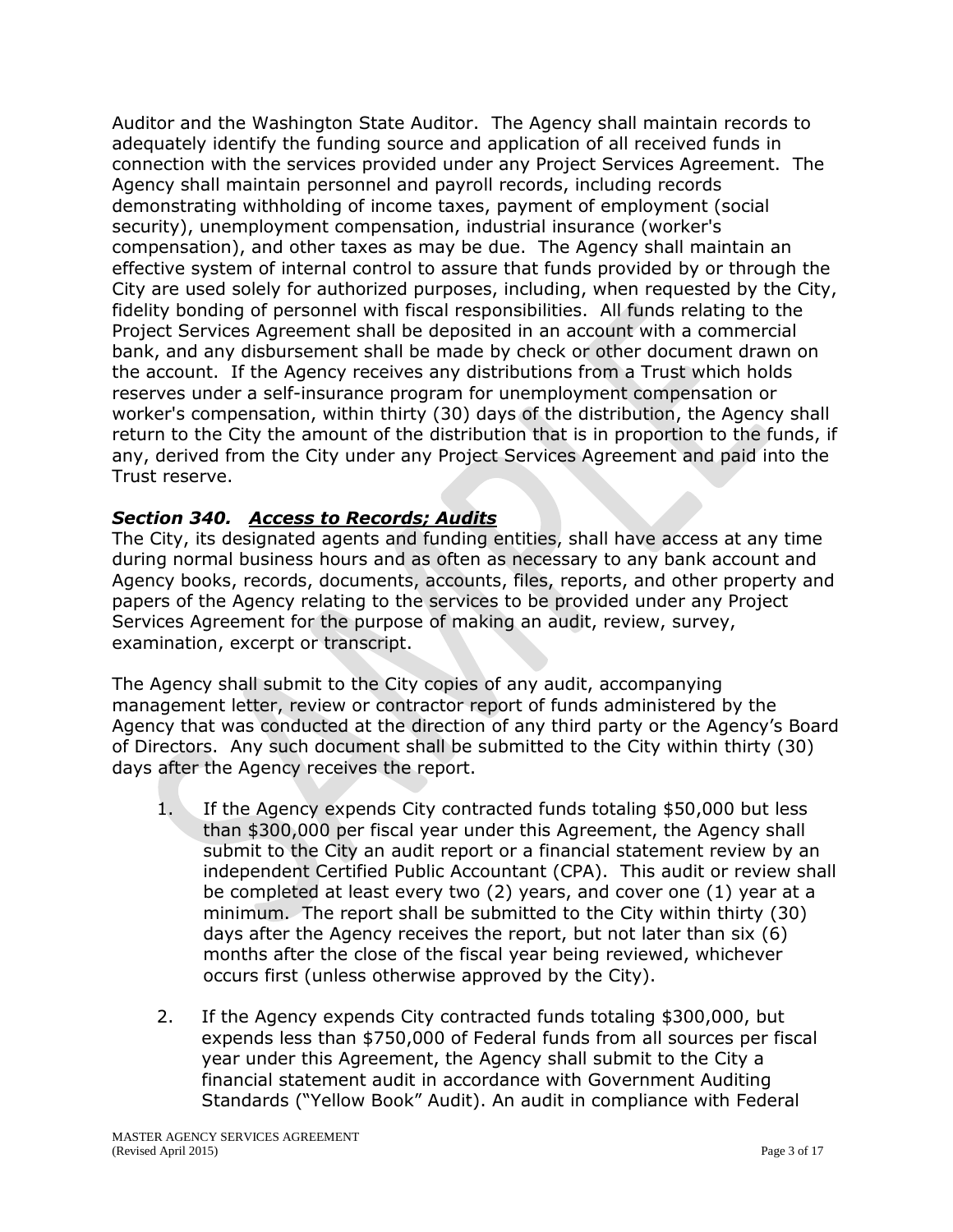Office of Management and Budget (OMB) Federal Omni Circular Uniform Administrative Requirements, Cost Principles, and Audit Requirements for Federal Awards; Final Rule would also be acceptable. This audit shall be prepared by an independent CPA in accordance with governmental auditing procedures. The audit will normally cover a one-year period, unless otherwise directed by the City. The audit shall be completed every year and the audit scope at a minimum shall include 50% of funds received from the City (selection determined by the CPA). The audit shall be submitted to the City within thirty (30) days after receipt by the Agency, but not later than six (6) months after the close of the Agency's fiscal year, whichever occurs first (unless otherwise approved by the City).

3. Agencies with expenditures of \$750,000 or more in federal direct or indirect funds from all sources in a fiscal year are required by federal policy to comply with the provisions of the Federal Omni Circular Uniform Administrative Requirements, Cost Principles, and Audit Requirements for Federal Awards; Final Rule. This audit shall be completed every year, in accordance with Federal Omni Circular Uniform Administrative Requirements, Cost Principles, and Audit Requirements for Federal Awards; Final Rule. The audit shall be submitted to the City within thirty (30) days after receipt by the Agency, but not later than six (6) months after the close of the Agency fiscal year, whichever occurs first (unless otherwise approved by the City). The audit requirements of this Section 340.3 apply to any Agency expending \$750,000 or more in federal direct or indirect funds from all sources regardless of the amount of Citycontracted funds expended by an Agency in any fiscal year.

Additional audit or review requirements may be imposed by funding sources and the Agency will be required to comply with such requirements.

## *Section 350. Remedial Action*

If the City or any auditor shall determine through program review, contract monitoring, or audit that the City has overpaid the Agency, or has paid the Agency for services not properly rendered, or has reimbursed the Agency for costs or services not allowed under the terms of any Project Services Agreement, the Agency shall reimburse the City all disallowed amounts within thirty (30) days of invoice. The Director, in his or her sole discretion, reserves the right to withhold any payments due to the Agency under any Project Services Agreement in order to offset any amount not timely repaid after invoice, or to make alternative arrangements for repayment by the Agency. Additionally, following any adverse audit finding, the Agency shall undertake any corrective action that the Director or any funding source may reasonably require. The City's remedies in this section are cumulative and shall not be construed to amend, limit, or waive any of the City's remedies at law or equity.

#### *Section 360. Notice Affecting Performance*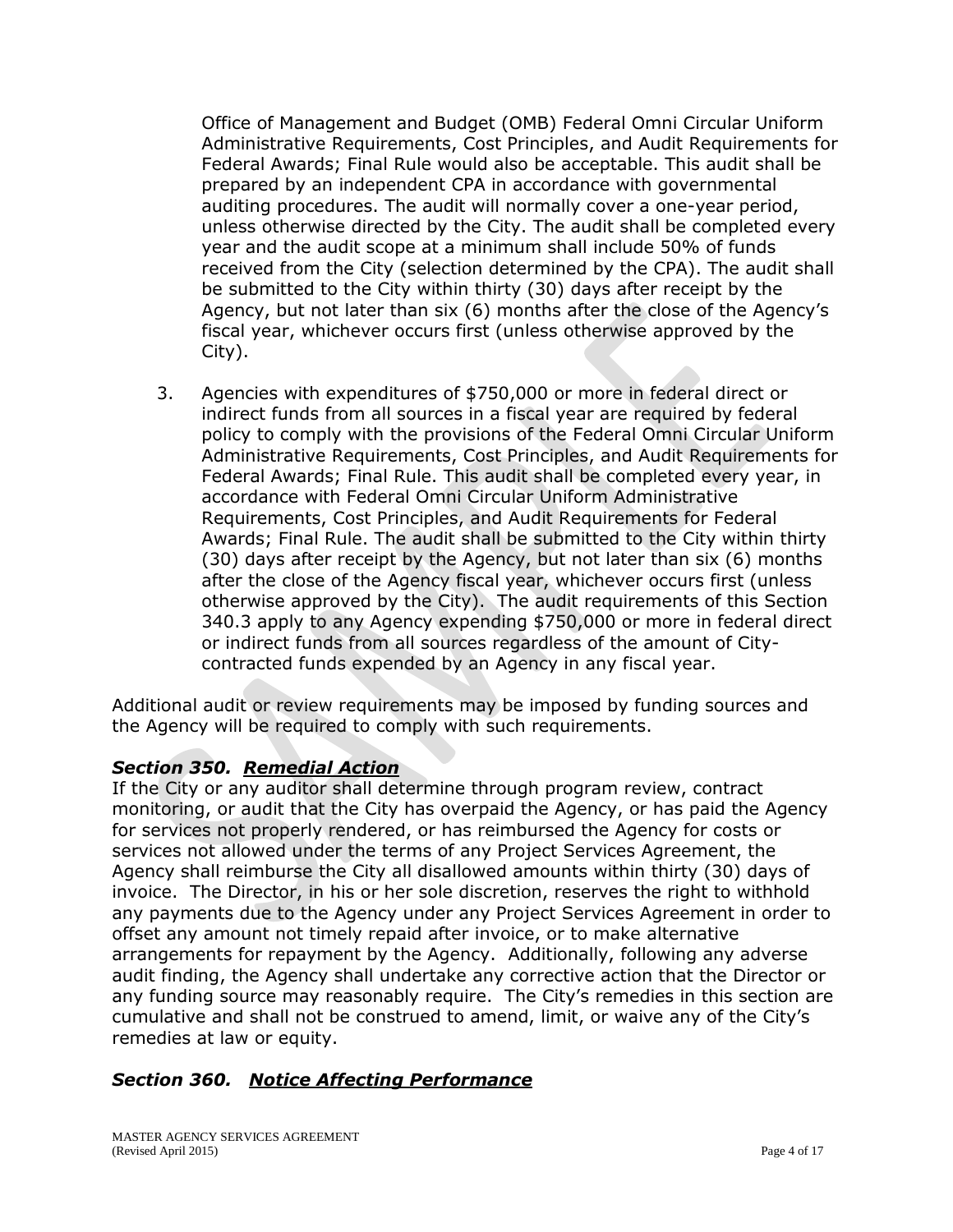The Agency shall notify the Director of any matters that could adversely affect the Agency's ability or eligibility to continue to perform services under the Project Services Agreement, and shall do so immediately after the Agency's discovery of the same.

# *IV. MANNER OF PERFORMANCE*

## *Section 400. Quality of Performance*

The Agency shall be solely responsible for the quality and suitability of services provided under the Project Services Agreement. The Director shall determine whether services provided by the Agency under any Project Services Agreement are satisfactory to the City. If during the course of the Project Services Agreement, the Director determines services being provided by the Agency are not satsifactory, the Agency shall take such corrective action as the City may require. Failure to promptly take such action shall constitute a material breach of the Project Services Agreement and may be cause for termination, in the Director's discretion.

## *Section 410. Non-Discrimination/Equal Benefits*

The Agency shall comply with the following non-discrimination and equal opportunity provisions mandated by federal and state laws and City ordinance.

- A. *Assurance of Compliance with Title VI of the Civil Rights Act of 1964 & Section 504 of the Rehabilitation Act of 1973.* The Agency will comply with Title VI of the Civil Rights Act of 1964, as amended, 42 USC 2000d et. seq., which prohibits discrimination on the basis of race, color or national origin in programs and activities receiving federal financial assistance and Section 504 of the Rehabilitation Act of 1973, as amended, 29 USC 794, which prohibits discrimination on the basis of handicap in programs and activities receiving federal financial assistance. The Agency agrees that compliance with this subsection constitutes a condition of continued receipt of federal financial assistance and that it is binding upon the applicant, its successors, transferees and assignees for the period during which such assistance is provided. The Agency further assures that all contractors, subcontractors, subgrantees or others with whom it arranges to provide services or benefits in connection with programs or activities are not discriminating in violation of the above statutes, regulations, guidelines and standards. In the event of failure to comply, the Agency understands that this and any Project Services Agreement can be terminated and the Agency denied the right to receive further assistance.
- B. *Americans with Disabilities Act:* The Agency shall comply with all applicable provisions of the Americans with Disabilities Act of 1990 (ADA) in performing its obligations under this or any Project Services Agreement. Failure to comply with the provisions of the ADA shall be a material breach of and grounds for the immediate termination of this and any Project Services Agreement.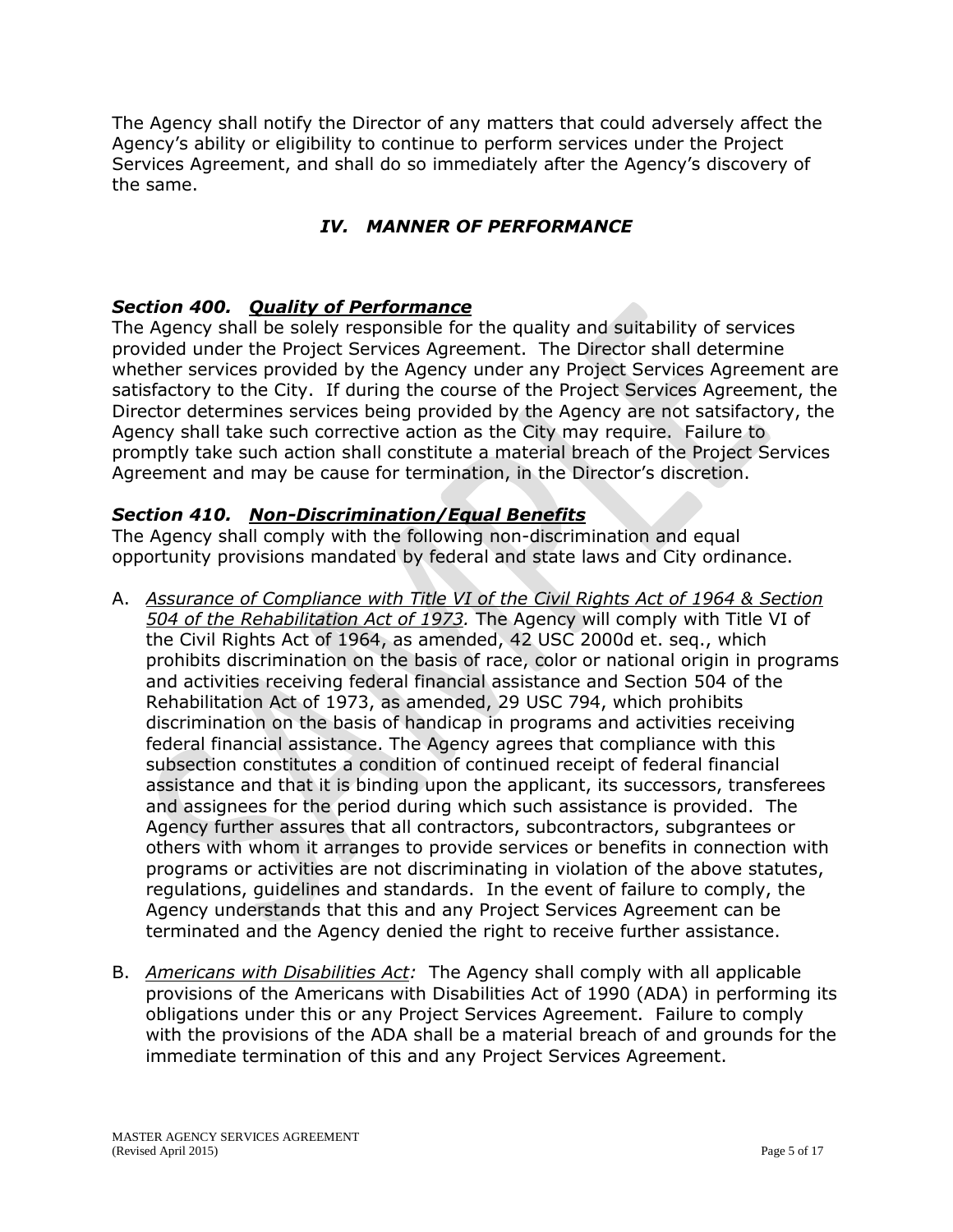- C. *City of Seattle Ordinance*: The Agency shall not discriminate against any employee or applicant for employment because of race, color, age, sex, marital status, sexual orientation, gender identity, political ideology, creed, religion, ancestry, national origin, or the presence of any sensory, mental or physical handicap, unless based upon a bona fide occupational qualification. The Agency shall take affirmative efforts to ensure that applicants are employed, and that employees are treated during employment, without regard to their race, color, age, sex, marital status, sexual orientation, gender identity, political ideology, creed, religion, ancestry, national origin, or the presence of any sensory, mental or physical handicap. Such efforts shall include, but not be limited to the following: employment, upgrading, demotion, or transfer; recruitment or recruitment advertising; layoff or termination; rates of pay, or other forms of compensation and selection for training, including apprenticeship.
- D. *Compliance with Seattle Municipal Code (SMC) Ch. 14.10, 20.42 & 20.70*: The Agency by executing this Agreement is affirming that the Agency complies with all applicable federal, state and local non-discrimination laws, particularly the requirements of SMC Ch. 20.42 as incorporated in this Agreement. Any violation of the mandatory requirements of the provisions of this section shall be a material breach of Agreement for which the Agency may be subject to damages and sanctions provided for by the Agreement and by applicable law, including but not limited to debarment from City contracting activities in accordance with SMC Ch. 20.70.
- E. *Subcontractors to comply with provisions of Section 410:* The provisions of this Section 410 shall be inserted in any subcontracts for the work covered by a Project Services Agreement.
- F. *Compliance with SMC Ch. 20.45:* The Agency shall comply with the requirements of SMC Ch. 20.45 and Equal Benefits Program Rules implementing such requirements, under which the Agency is obligated to provide the same or equivalent benefits ("equal benefits") to its employees with domestic partners as the Agency provides to its employees with spouses. At the City's request, the Agency shall provide complete information and verification of the Agency's compliance with SMC Ch. 20.45. Failure to cooperate with such a request shall constitute a material breach of this Contract. Any violation of SMC Ch. 20.45 shall be a material breach of Contract for which the City may: (1) require the Agency to pay liquidated damages for each day that the Agency is in violation of SMC Ch. 20.45 during the term of the Contract; or (2) terminate the Contract; or (3) disqualify the Agency from bidding on or being awarded a City contract for a period of up to five (5) years; or (4) impose such other remedies as specifically provided for in SMC Ch. 20.45 and the Equal Benefits Program Rules promulgated thereunder, or as provided in this Agreement.
- G. *Non-Discrimination in Client Services:* The Agency shall not deny an otherwise qualified individual any services or other benefits provided under the Project Services Agreement on the grounds of race, color, sex, religion, national origin,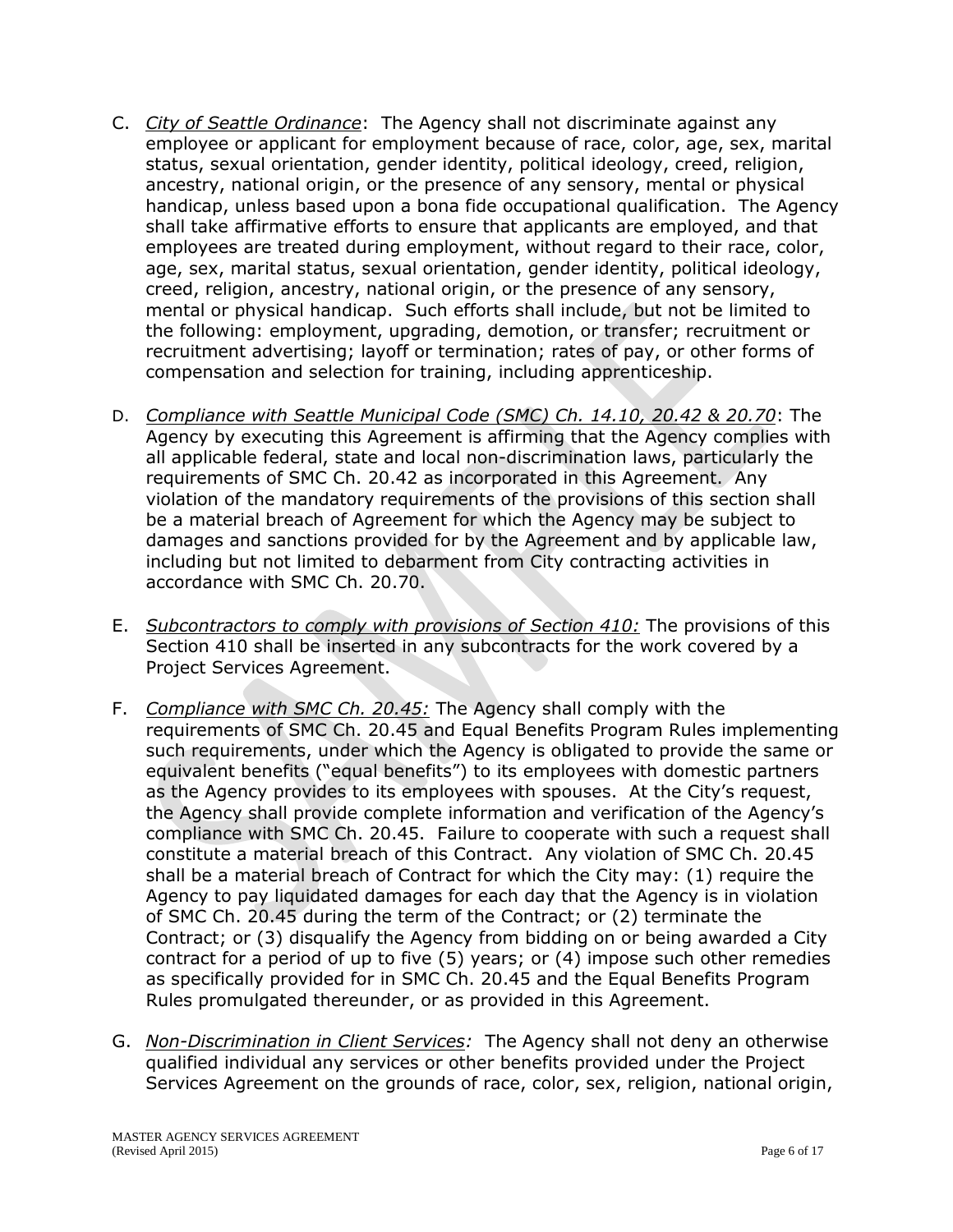creed, marital status, age, sexual orientation, political ideology, ancestry, or the presence of any sensory, mental or physical handicap. The Agency shall not discriminate on any of the foregoing grounds in the awarding of any contract, in the provision of services, or in other activities made possible by the Project Services Agreement. This prohibition also applies to discriminatory use of any criteria or methods of administration in determining:

- (i) the types of services or other benefits to be provided to an individual; or
- (ii) the class of individuals to whom, or the situation in which, such services or other benefits will be provided; or
- (iii) the class of individuals to be afforded an opportunity to participate--any of which may have an effect of subjecting individuals to discrimination on the prohibited grounds or may have the effect of defeating or substantially impairing their opportunities.

## *Section 420. Affirmative Efforts to Use Women and Minority Business Enterprises*

- A. *Affirmative Efforts in Subcontracting*: The Agency shall take affirmative efforts to promote and seek inclusion of woman and minority businesses (WMBE) on any subcontracting opportunities under the Project Services Agreement. Agency agrees to make such efforts as a condition of this Agreement and any Project Services Agreement. A woman or minority business is one that selfidentifies as at least 51% woman- or minority-owned, and may, but is not required to be, certified by the State of Washington.
- B. *Affirmative Efforts in Outreach:* Outreach efforts may include the use of solicitation lists, advertisements in publications directed to minority communities, breaking down total requirements into smaller tasks or quantities where economically feasible, making other useful schedule or requirements modifications that are likely to assist small or WMBE businesses to compete, targeted recruitment efforts, and using the services of available minority community and public organizations to perform outreach.
- C. *Record-Keeping:* The Agency shall maintain, for at least 24 months after the expiration or earlier termination of this Agreement, relevant records and information necessary to document all Agency solicitations to subcontractors and suppliers, all contractor and supplier proposals received, and all subcontractors and suppliers actually utilized under this Agreement. The City shall have the right to inspect and copy such records.
- D. *Work Environment:* The Agency shall ensure that all employees, particularly supervisors, are aware of and adhere to their obligation to maintain a working environment free from discriminatory conduct, including but not limited to harassment and intimidation of minorities, women or WMBE businesses.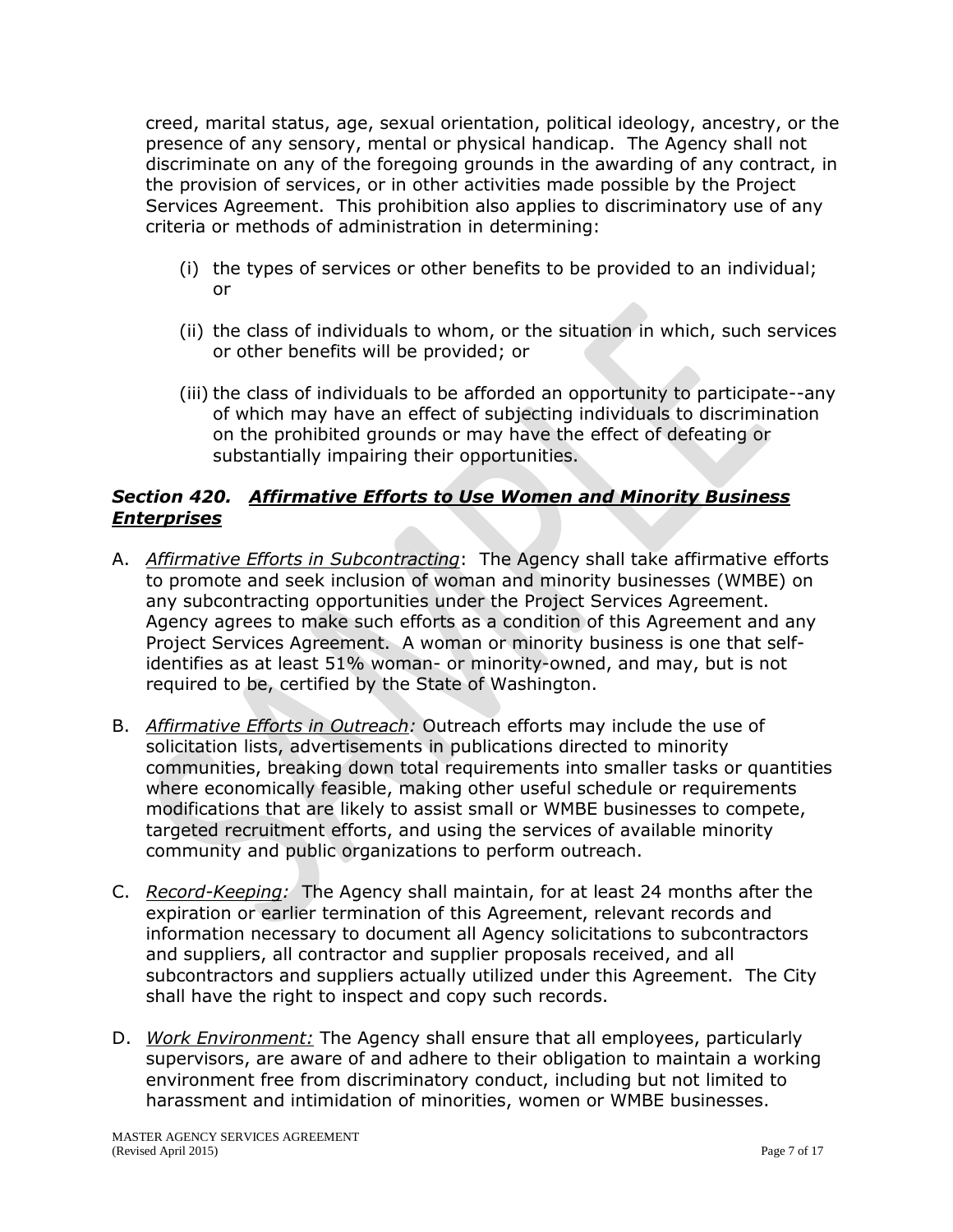- E. *Non-Discrimination:* The Agency shall not create barriers to open and fair opportunities for WMBEs to participate in any City contract and to obtain or compete for contracts and subcontracts as sources of supplies, equipment, construction and services.
- F. *Sanctions for Violation*: Any violation of this section, or a violation of SMC Ch. 14.04 (Fair Employment), SMC Ch. 14.10 (Fair Contracting), SMC Ch. 20.42 (Equality in Contracting), SMC Ch. 20.45 (Nondiscrimination in Benefits), or other local, state or federal non-discrimination laws shall be a material breach of contract for which the Agency may be subject to damages and sanctions provided for by the Agreement and by applicable law. Agencies found to be in violation of the requirements may be subject to debarment from City contracting activities in accordance with SMC Ch. 20.70.

## *Section 430. Prohibited Interlinkings*

No person shall, as a condition to receiving services from the Agency funded by the City through the Project Services Agreement, be required to do any of the following: (1) pay any fees other than those contemplated and included by specific reference in the Project Services Agreement; (2) secure a membership in the Agency or an affiliated organization; (3) be solicited to attend a religious service or subjected to religious instruction; nor (4) be subjected to discrimination in receipt of Agency's services under the Project Services Agreement on account of a failure to make extra payments or to participate in such Agency activities.

## *Section 440. Contractual Relationship*

The relationship of the Agency to the City by reason of this Agreement shall be that of an independent contractor, and the Agency agrees that no employee of the Agency shall be deemed or claimed to be an employee of the City for any purpose. This Agreement does not authorize the Agency to act as the agent or legal representative of the City for any purpose whatsoever. The Agency is not granted any express or implied right or authority to assume or create any obligation or responsibility on behalf of or in the name of the City or to bind the City in any manner or thing whatsoever.

#### *Section 450. Grievances by Participants*

The Agency will establish a system through which applicants for and recipients of services under the Project Services Agreement may present grievances about the activities of the Agency or any of the Agency's subcontractors. The system shall provide applicants and recipients with an informal hearing before representatives of the Agency, and if the applicant or recipient be dissatisfied with the action of the informal hearing, a formal hearing with procedures comparable to the "fair hearing" procedures established in the Washington Administrative Code, Chapter 388-02 and the Administrative Procedure Act (RCW Chapter 34.05) for contested cases.

## *Section 460. Community Good Neighbor Agreements*

At the request of the City, an Agency will enter into a Community Good Neighbor Agreement (CGNA) with and subject to the approval of the City if crime, nuisance,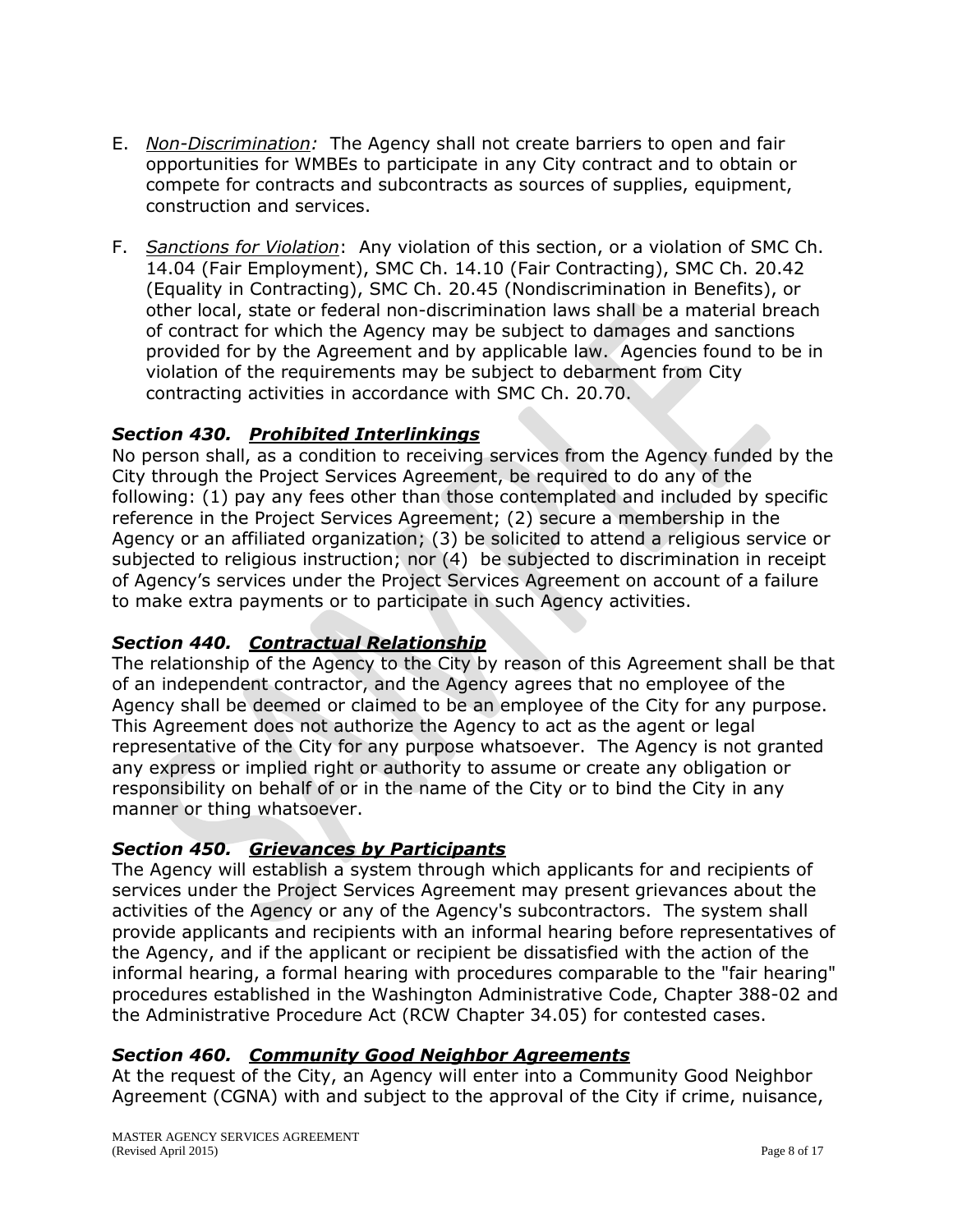and/or disruptive activity associated with the Agency's presence in an area emerges and continues in and around the Agency's program site(s). The Agency must develop and obtain the City's approval of the CGNA within 90 days of the City's request. The Human Services Department will provide the Agency with technical assistance on the development of this agreement and be responsible for approving the agreement. The purpose of any such agreement is to foster improved public safety and to augment efforts by the City and the community to reduce crime, nuisance activity, and/or disruptive activity in and around the Agency's program site(s). The City retains the right to withhold payments on or terminate a Project Service Agreement(s) if the Agency does not enter into a satisfactory CGNA within 90 days of the request or implement the CGNA to the City's satisfaction.

## *Section 470. City Ethics Code*

At all times during the term of this Agreement, the Agency and each of its employees shall be a "Covered Individual" as defined in Seattle Municipal Code 4.16.030 and shall comply with all provisions of the Seattle City Code of Ethics (Seattle Municipal Code Chapter 4 Title 16). Additional information regarding the City's Code of Ethics may be found at

http://www.seattle.gov/ethics/etpub/et\_code.htm.

## *V. INDEMNIFICATION AND INSURANCE*

#### *Section 500. Indemnification*

The Agency shall defend, indemnify, and hold the City and its employees, officers and agents harmless from all losses, liabilities, claims (including claims arising under federal, state or local environmental laws), costs (including attorneys' fees), actions or damages of any sort whatsoever arising out any actual or alleged property damage, bodily injury, violation of individual rights, or monetary penalty resulting from (1) Agency's performance of services under any Project Services Agreement, or the performance of services by any of Agency's employees, subcontractors, agents, volunteers, or licensees, (2) any act, omission, or willful misconduct by Agency, its employees, subcontractors, agents, volunteers, or employees, and (3) any breach of this Agreement or the terms of any Project Services Agreement. The foregoing indemnity is expressly intended to and shall constitute a waiver of Agency's immunity under Washington's Industrial Insurance Act, RCW Title 51, but only with respect to the City and to the extent necessary to provide City with a full and complete indemnity from claims made by Agency's employees. The indemnification provided for in this section shall survive any termination or expiration of this Agreement.

#### **AGENCY AND CITY ACKNOWLEDGE THAT THEY SPECIFICALLY NEGOTIATED AND AGREED UPON THE INDEMNIFICATION PROVISIONS OF THIS SECTION 500.**

#### *Section 510. Insurance*

A. *Insurance Requirements:* The Agency shall file with The City of Seattle Human Services Department acceptable evidence of a policy or policies of insurance as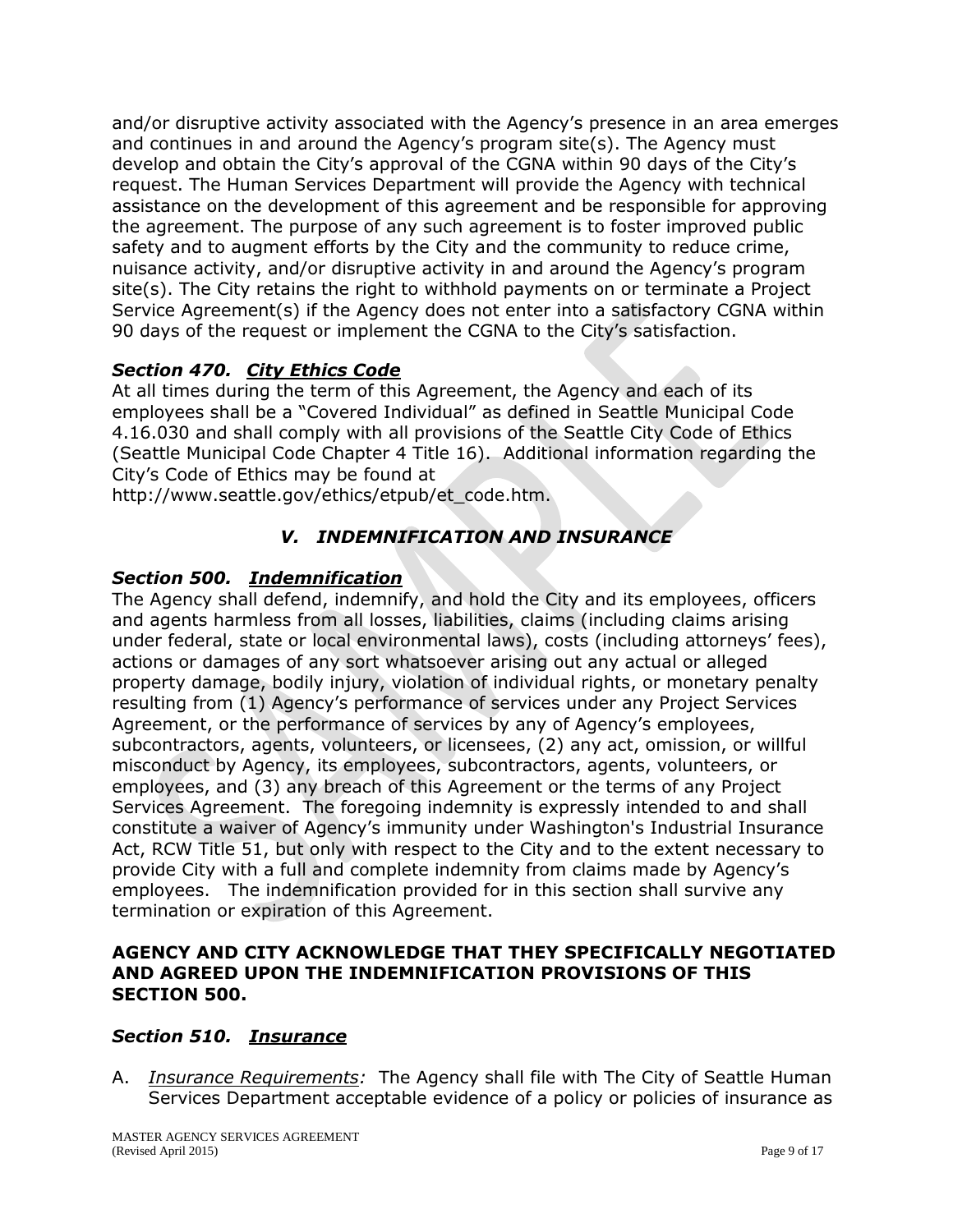specified below. **Such insurance must**: (1) protect the City within the policy limits from claims and risks arising out of or in connection with activities performed by the Agency under this Agreement; (2) be maintained in full force and effect throughout the entire term of the Agreement; (3) include "The City of Seattle" as an additional insured for primary and non-contributory limits of liability under general, business or premises liability per the ISO CG 20 10 11 85 or equivalent designated or blanket additional insured provision of the policy; and (4) include a "Separation of Insureds" or "Severability of Interests" clause. The Agency's insurance shall be primary and non-contributory to any coverage maintained by the City. The limits of such insurance as specified herein are minimum limits only and shall not limit the liability of Agency or any of its insurers under this Agreement.

Said insurance shall not be cancelled without thirty (30) days prior written notice to the City, except for ten (10) days for non-payment of premiums. The Agency shall promptly notify the City if there is any material reduction in the levels of insurance coverages and/or limits of any insurance coverage as may be required under this Agreement.

Such insurance shall include at a minimum:

1. Commercial General Liability ("CGL") Insurance (CGL) insurance, including:

Premises/Operations Personal/Advertising Injury Contractual Liability Independent Contractors Liability Products/Completed Operations Stop Gap/Employers Liability

Said insurance must provide a minimum limit of liability of \$1,000,000 each occurrence combined single limit bodily injury and property damage (CSL) except:

> \$1,000,000 Personal /Advertising Injury \$1,000,000 each Accident/Disease Stop Gap/Employers Liability \$1,000,000 General Aggregate

- 2. Automobile Liability Insurance for any automobile used in connection with any services provided under any contract with the City, including coverage for owned, non-owned, leased or hired vehicles as applicable, with a minimum limit of liability of \$1,000,000 CSL.
- 3. Professional Liability Insurance where professional services are provided under any contract with the City with a minimum limit of liability of \$1,000,000 each claim.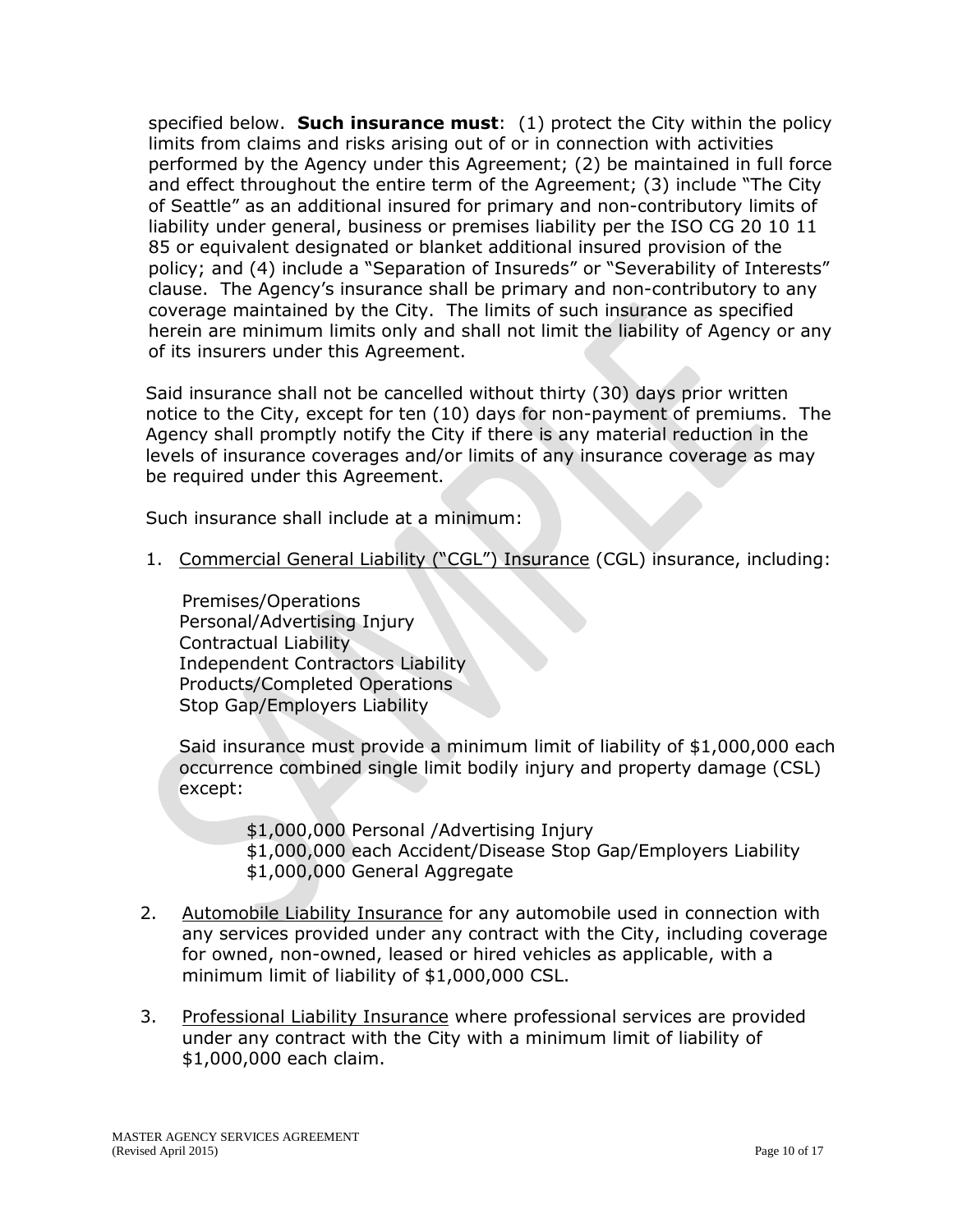- 4. Workers' Compensation: The Agency must meet State of Washington workers' compensation insurance requirements.
- B. *Self-Insurance:* If the Agency is self-insured for any of the risks for which insurance is required, the Agency shall so indicate in a letter signed by an authorized representative of the Agency, indicating the fund limits and whether the self-insurance is actuarially funded, along with acceptable evidence of excess insurance as described above required to meet the requirements of this Agreement. All self-insurance is subject to the City's prior approval and the City reserves the right to request documentation in addition to that stated in this paragraph to determine the acceptability of any self-insurance.
- C. *Subcontractors:* The Agency shall require each of its subcontractors to name The City of Seattle as an additional insured for primary and non-contributory limits of liability on any liability and property insurance maintained with regard to the services performed under this Agreement. All such insurance policies shall be made available to the City for inspection upon request.
- D. *Insurance Policy Rating:* All insurance shall be issued by an insurer rated A-: VII or higher in the A.M. Best's Key Rating Guide and licensed to do business in the State of Washington unless issued as surplus lines by a Washington State licensed surplus lines insurance broker and shall be subject to approval by the City.
- E. *Evidence of Insurance Coverage:* A certificate of insurance demonstrating compliance with the minimum levels of coverages, limits of liability and terms and conditions as stated herein shall be provided to the Director and an electronic copy shall be provided to the Seattle Human Services Department's Contracts Unit by fax at 206-233-5119.

# *VI. GENERAL CONDITIONS*

## *Section 600. Other Legal Requirements*

- A. *General Requirement:* The Agency, at no expense to the City, shall comply with all applicable laws of the United States and the State of Washington; the Charter and ordinances of The City of Seattle; and rules, regulations, orders, and directives of their administrative agencies and the officers thereof. Without limiting the generality of this paragraph, the Agency shall specifically comply with the following requirements of this section.
- B. *Licenses and Accreditation Standards:* The Agency, at no expense to the City, shall secure and maintain in full force and effect all required licenses, including a City of Seattle Business license, permits, accreditation standards, and similar legal authorizations, and shall comply with all requirements thereof.
- C. *Use of Recycled Content Paper:* Whenever practicable, the Agency shall use reusable products including recycled content paper on all documents submitted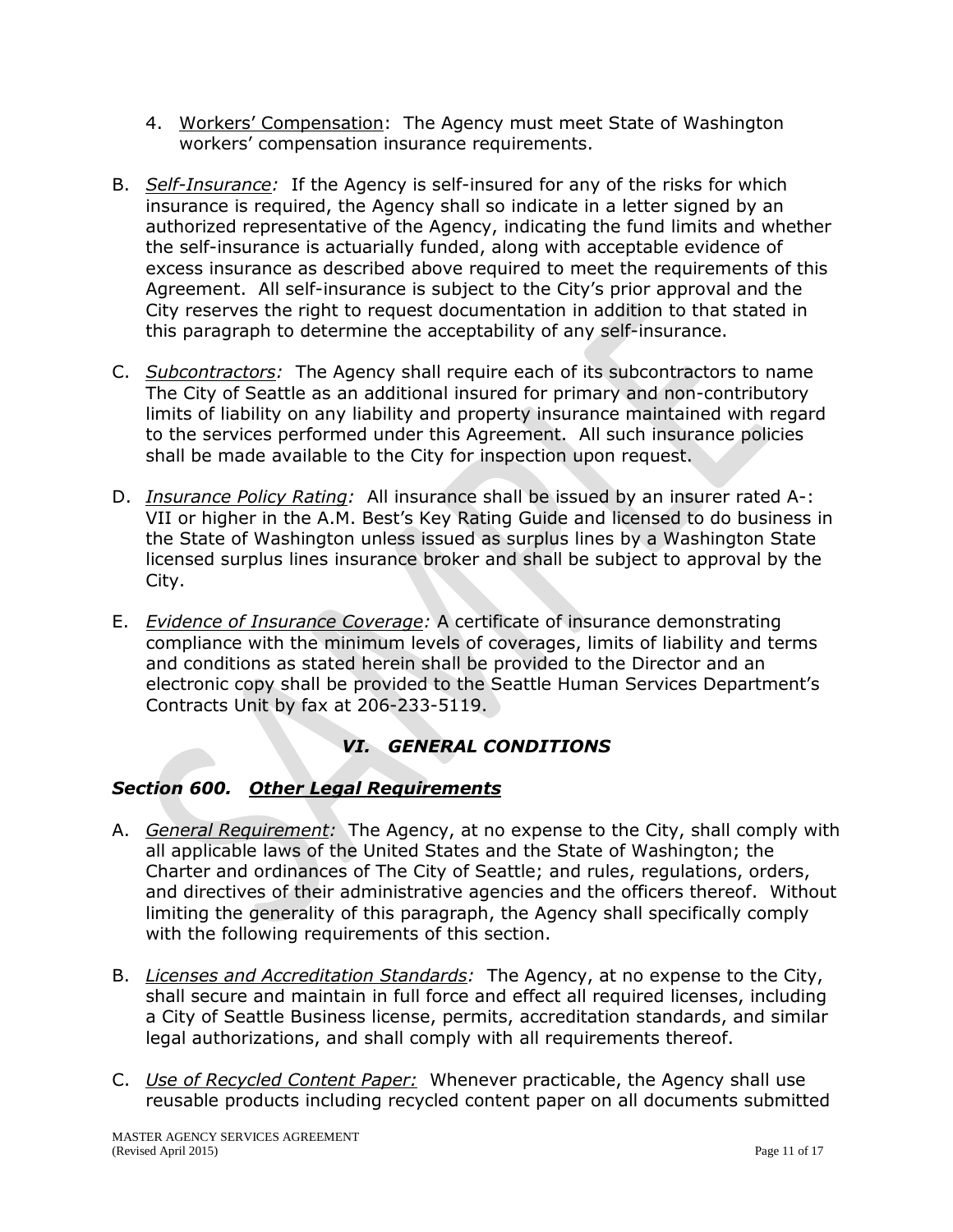to the City. The Agency is to duplex all documents that are prepared for the City under this Contract, whether such materials are printed or copied, except when impracticable. The Agency is to use 100% post consumer recycled content, chlorine-free paper in any documents that are produced for the City, whenever practicable, and to use other paper-saving and recycling measures in performance of the contract with and for the City.

D. *Restrictions on Lobbying:* The Agency certifies that no state or federal appropriated funds have been or will be paid by or on behalf of the Agency to any person for influencing or attempting to influence an officer or an employee of a state or federal agency or a member of Congress or the State Legislature in connection with awarding any state or federal contract, grant, loan or cooperative agreement, and the extension, continuation, renewal, amendment or modification of any state or federal contract, loan or cooperative agreement. If any funds other than state or federal appropriated funds have or will be paid for the purposes stated above, the Agency must file a disclosure form in accordance with 45 CFR, Section 93.110.

## *Section 610. Identity of Program Participants/Benefits Recipients*

The use or disclosure by any party of any identifying information concerning the identity of any participant in the program(s), or any of the services or benefits provided under the Project Services Agreement for any purpose not directly connected with the administration of the City's or Agency's responsibilities with respect to services provided under the Project Services Agreement, is prohibited except on written consent of the participant or recipient or client, his or her attorney, or responsible parent or guardian.

#### *Section 620. Intellectual Property Rights*

- A. *Patents:* The Agency hereby assigns to the City all rights in any invention, improvement, or discovery, together with all related information, including but not limited to, designs, specifications, data, patent rights and findings developed in connection with the performance of services under the Project Services Agreement or any subcontract hereunder. Notwithstanding the above, the Agency does not convey to the City, nor does the City obtain, any right to any document or material utilized by Agency that was created or produced separate from the Project Services Agreement or was preexisting material (not already owned by the City), provided that the Agency has clearly identified in writing such material as preexisting prior to commencement of the Project Services Agreement. To the extent that preexisting materials are incorporated into the Project Services Agreement, the Agency grants the City an irrevocable, non-exclusive right and/or license to use, execute, reproduce, display, and transfer the preexisting material, but only as an inseparable part of the work detailed in the Project Services Agreement.
- B. *Copyrights*: The Agency shall retain the copyright (including the right of reuse) to all materials and documents prepared by the Agency in connection with a Project Services Agreement whether or not the work is completed. The Agency grants to the City a non-exclusive, irrevocable, unlimited, royalty-free license to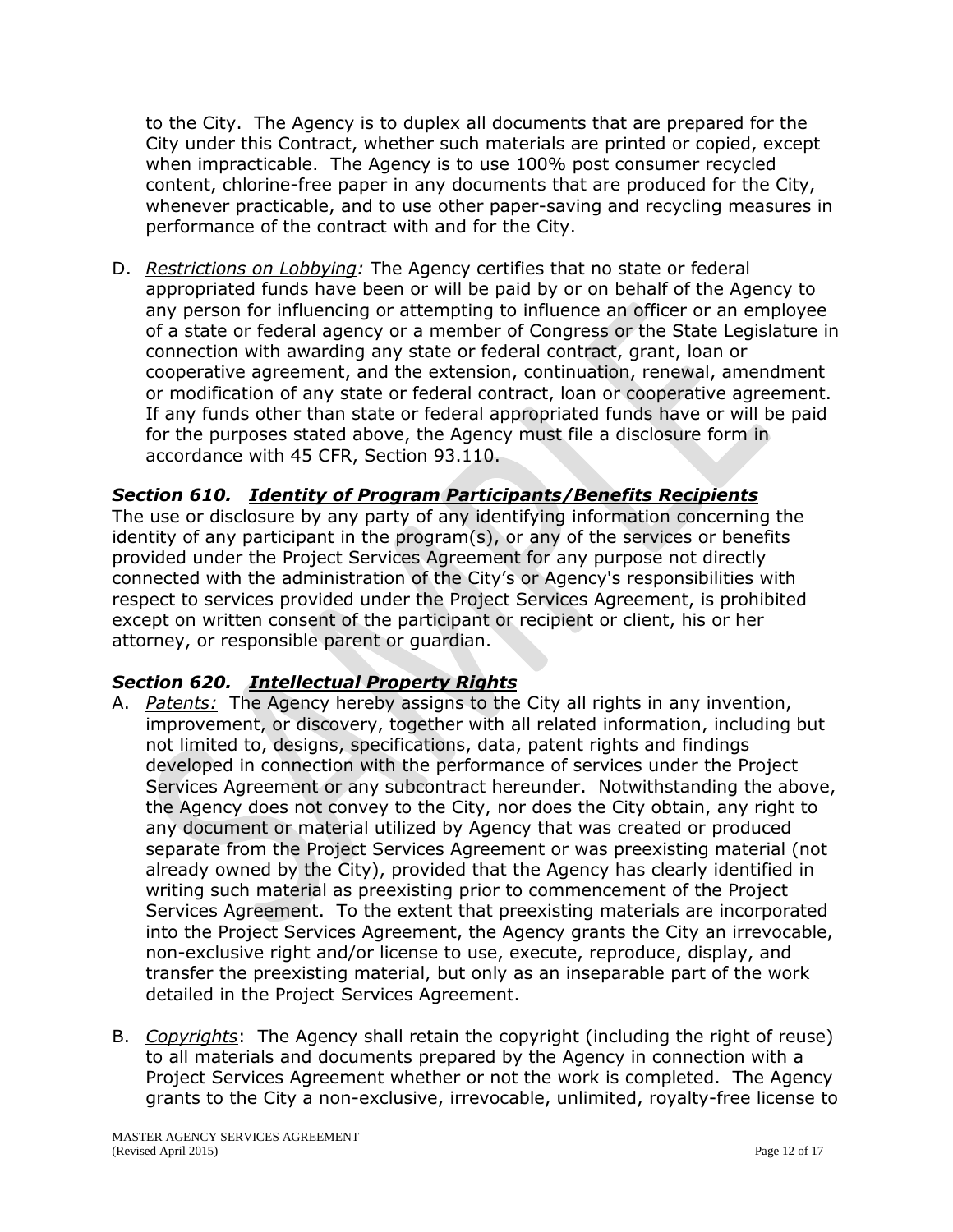use every document and all other materials prepared by the Agency for the City under this agreement. If requested by the City, a copy of all drawings, prints, plans, field notes, reports, documents, files, input materials, output materials, the media upon which they are located (including cards, tapes, discs and other storage facilities), software programs or packages (including source code or codes, object codes, upgrades, revisions, modifications, and any related materials) and/or any other related documents or materials which are developed solely for, and paid for by, the City in connection with the performance of a Project Services Agreement, shall be promptly delivered to the City. The City may make and retain copies of such documents for its information and reference. The Agency does not represent or warrant that such documents are suitable for reuse by the City, or others, on extensions of the project, or on any other project.

## *Section 630. Assignment and Subcontracting*

The Agency shall not assign or subcontract any of its obligations under this Agreement or Project Services Agreement without the City's written consent, which may be granted or withheld in the City's sole discretion. Any subcontract made by the Agency shall incorporate by reference all the terms of this Agreement, the Project Services Agreement and any procurement procedures required by the City, the State of Washington or the United States, except as otherwise provided. The Agency shall ensure that all subcontractors comply with the obligations and requirements of the subcontract. The Agency shall not subcontract with any party which is debarred, suspended or otherwise excluded from, or ineligible for participation in federal assistance programs under Executive Order 12549, "Debarment and Suspension." The City's consent to any assignment or subcontract shall not release the Agency from liability under this Agreement, or from any obligation to be performed under the Project Services Agreement, whether occurring before or after such consent, assignment, or subcontract.

## *Section 640. Termination and Suspension*

- A. *For Cause*: The City may terminate a Project Services Agreement if the Agency is in material breach of any of the terms of this Agreement, and such breach has not been corrected to the City's reasonable satisfaction in a timely manner.
- B. *For Reasons Beyond Control of Parties*: Neither the City nor the Agency shall be deemed in default nor be liable for damages arising from its failure to perform its obligations under any Agreement if performance is rendered impossible or impracticable for reasons beyond such party's reasonable control, such as, but not limited to, an act of nature; war or warlike operation; civil commotion; riot; labor dispute including strike, walkout, or lockout, except labor disputes involving the Agency's own employees; sabotage; or superior governmental regulation or control. If either party is rendered wholly or partly unable to perform its material obligations under this Agreement for reasons described under this subsection for a period of time exceeding thirty (30) days, then either party may terminate this Agreement upon written notice to the other.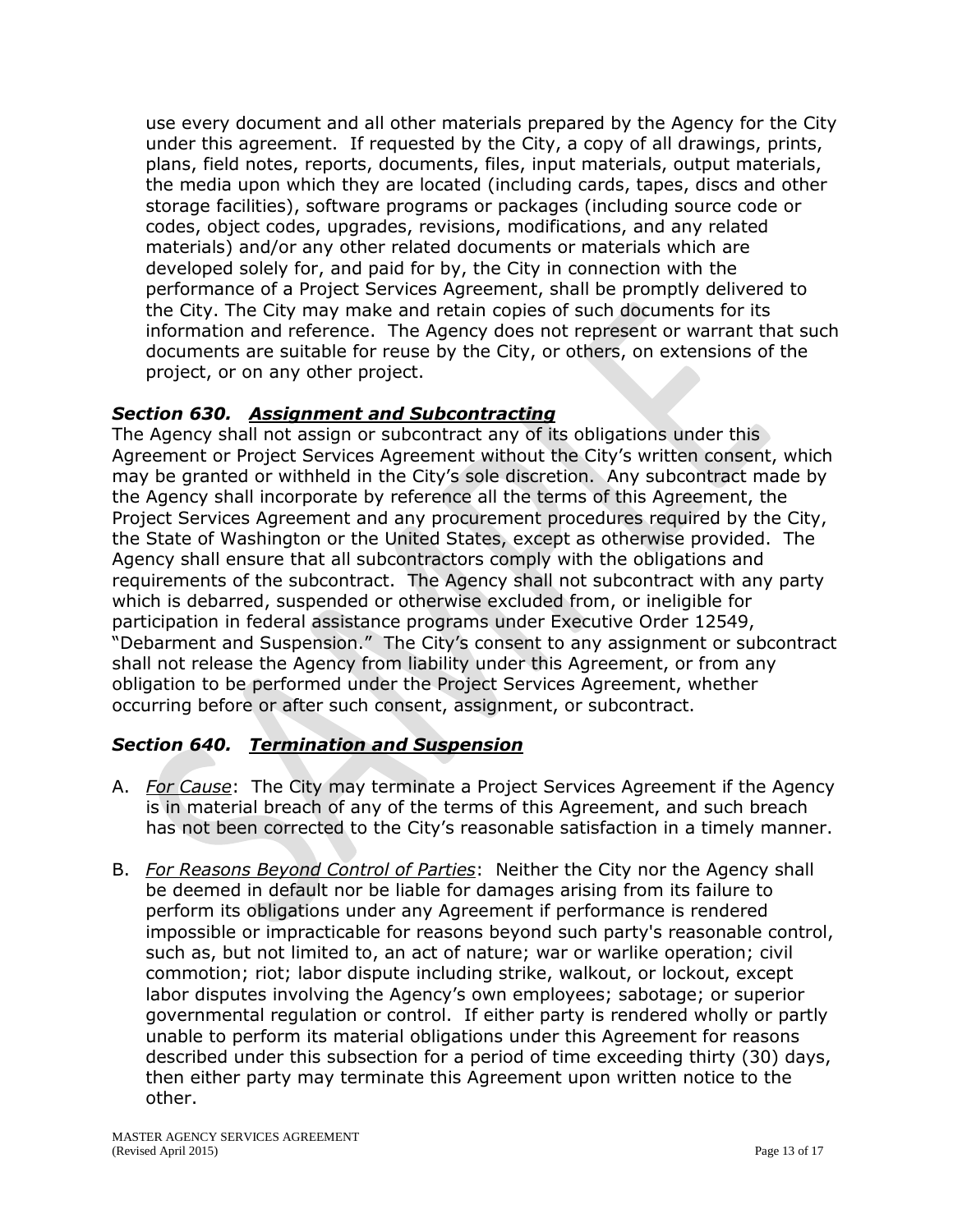- C. *Loss of Funds:* In the event that for any reason federal, state or local funds allocated to or by the City for services contracted under a Project Services Agreement are or become no longer available to the City for the purpose of conducting the program/project or compensating the Agency, the City may suspend without recourse the Agency's obligation to render services to the City and the City's obligation to pay for further services, by providing written notice to the Agency specifying the effective period of such suspension.
- D. *For City's Convenience*: The City may terminate a Project Services Agreement at any time, without cause and for any reason including the City's convenience, upon written notice to the Agency.
- E. *Notice*: Notice of termination shall be given by the party terminating this Agreement to the other not less than five (5) business days prior to the effective date of termination.
- F. *Actions upon Termination*: In the event of termination not the fault of the Agency, the Agency shall be paid for the services properly performed prior to termination, together with any reimbursable expenses then due, but in no event shall such compensation exceed the maximum compensation to be paid under the Project Services Agreement. The Agency agrees that this payment shall fully and adequately compensate the Agency and all subcontractors for all profits, costs, expenses, losses, liabilities, damages, taxes, and charges of any kind whatsoever (whether foreseen or unforeseen) attributable to the termination of the Project Services Agreement.

## *Section 650. Debarment*

By signing this Agreement, the Agency certifies that it is not debarred, suspended, proposed for debarment, declared ineligible, or voluntarily excluded from covered transactions by any federal (Executive Order 12549), state, or city department or agency. The Agency also agrees to include the above requirement in any and all subcontracts in which it enters. The Agency shall immediately notify the City if it becomes debarred.

In accordance with SMC Ch. 20.70, the Director of the Department of Finance and Administrative Services ("FAS Director") or his/her designee may debar an Agency and prevent the Agency from entering into a contract with the City or from acting as a subcontractor on any contract with the City for up to five (5) years after determining that any of the following reasons exist:

- 1. The Agency has provided deficient, inadequate, or substandard performance on three or more City Contracts.
- 2. The Agency has failed to comply with City ordinances or Project Services Agreement terms, including but not limited to, ordinance or Contract terms relating to small business utilization, discrimination, or equal benefits.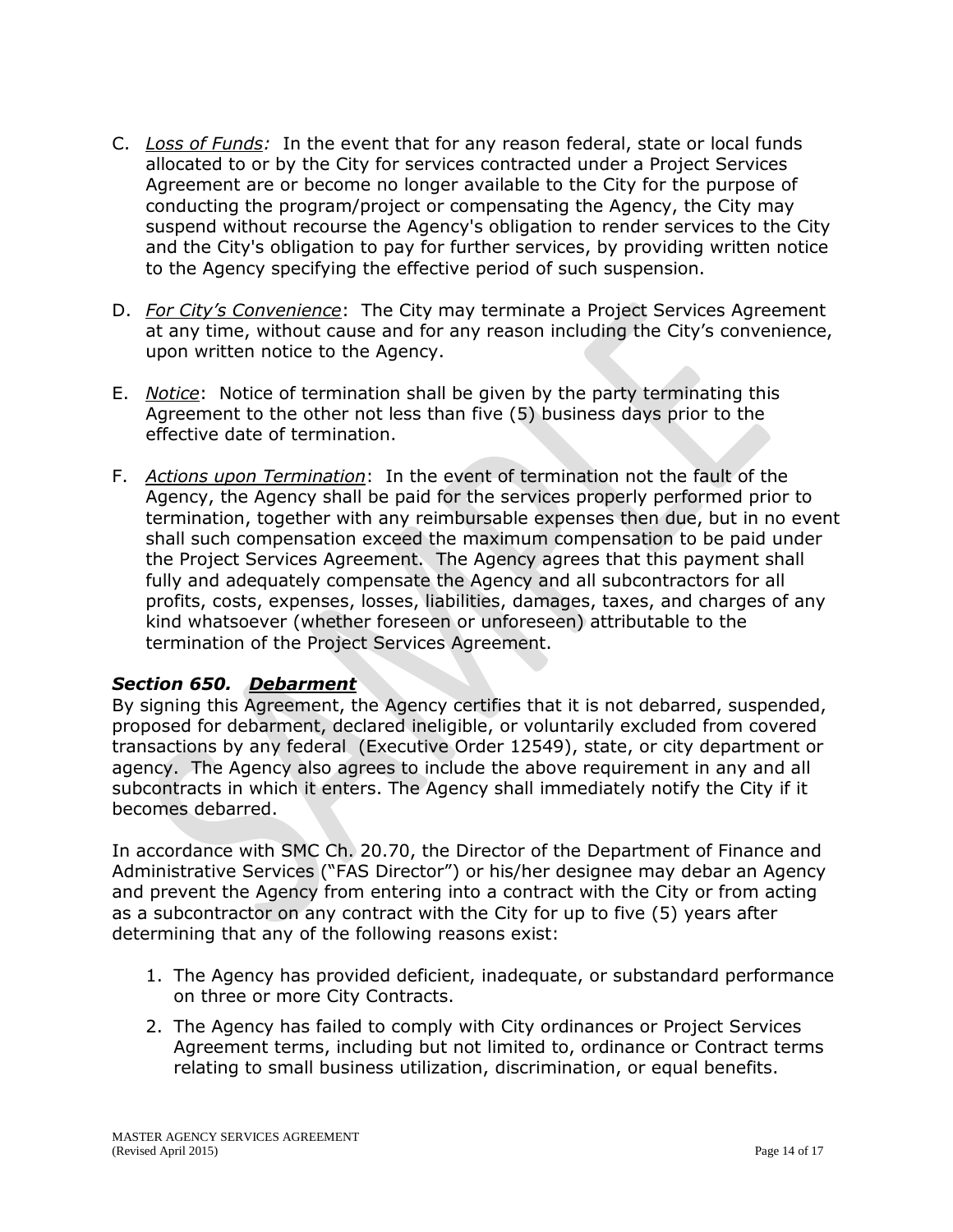- 3. The Agency has abandoned, surrendered, or failed to complete or to perform work on or in connection with a Project Services Agreement.
- 4. The Agency has failed to comply with Project Services Agreement provisions, including but not limited to quality of workmanship, timeliness of performance, and safety standards.
- 5. The Agency has submitted false or intentionally misleading documents, reports, invoices, or other statements to the City in connection with a Project Services Agreement.
- 6. The Agency has colluded with another firm to restrain competition.
- 7. The Agency has committed fraud or a criminal offense in connection with obtaining, attempting to obtain, or performing a Contract for the City or any other government entity.
- 8. The Agency has failed to cooperate in a City debarment investigation.
- 9. The Agency has failed to comply with SMC 14.04, SMC Ch. 14.10, SMC Ch. 20.42, or SMC Ch. 20.45, or other local, State, or federal non-discrimination laws.

The FAS Director or his/her designee may issue an Order of Debarment in accordance with the procedures specified in SMC 20.70.050. The rights and remedies of the City under these debarment provisions are in addition to any other rights and remedies provided by law or under the Agreement.

# *Section 660. Miscellaneous Provisions*

- A. *Amendments:* Should the Agency not expend funds allocated under the Project Services Agreement(s) in accordance with the Project Expenditure Rate, if such rate be established in the Budget of a Project Services Agreement, the City may recapture and reprogram under-expenditures by unilateral amendment. Revisions to the cost per unit of service specifically permitted in the Project Services Agreement(s), or changes in the Project Services Agreement number, fund source or coding as assigned by the City need not be incorporated by written amendment. No other alteration or variation of the terms of, or departure from, or change authorized in the performance contemplated by the Project Services Agreement(s) shall be valid unless made by formal written amendment and signed by authorized representatives of both parties.
- B. *Future Support*: The City makes no commitment of future Agency support and assumes no obligation for future support of the services and activities contracted for under the Project Services Agreement except as may be specifically provided for therein.
- C. *Binding Agreement*: This Agreement shall not be binding until signed by both parties. The provisions, covenants and conditions in this Agreement shall bind the parties, their legal heirs, representatives, successors, and assigns.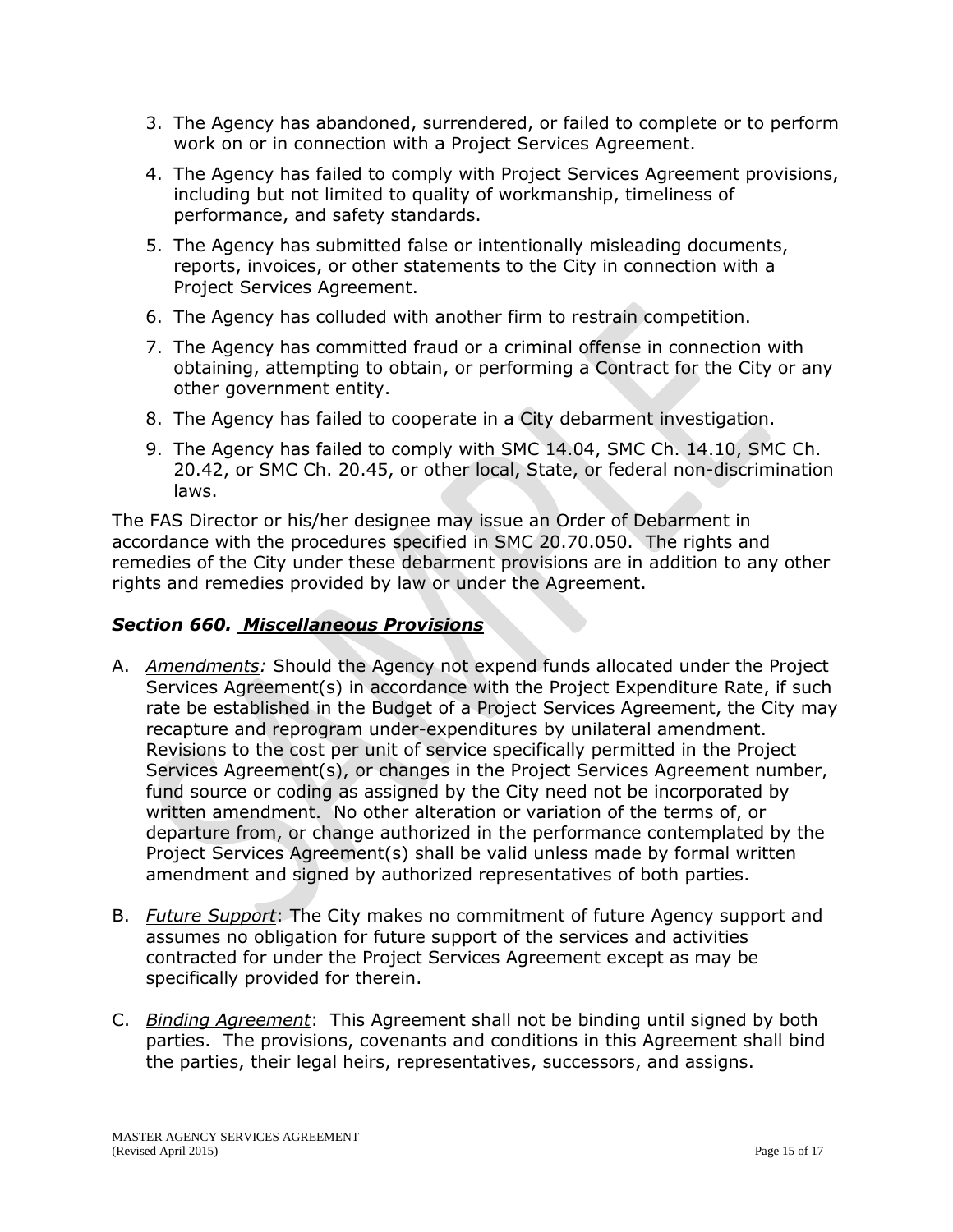- D. *Applicable Law/Venue*: This Agreement shall be construed and interpreted in accordance with the laws of the State of Washington. The venue of any action brought hereunder shall be in the Superior Court for King County.
- E. *Remedies Cumulative*: Rights under this Agreement are cumulative and nonexclusive of any other remedy at law or in equity.
- F. *Captions*: The titles of sections or subsections are for convenience only and do not define or limit the contents.
- G. *Severability*: If any term or provision of this Agreement is determined by a court of competent jurisdiction to be invalid or unenforceable, the remainder of this Agreement shall not be affected thereby, and each term and provision of this Agreement shall be valid and enforceable to the fullest extent permitted by law.
- H. *Waiver*: No covenant, term or condition or the breach thereof shall be deemed waived, except by written consent of the party against whom the waiver is claimed, and any waiver of the breach of any covenant, term or condition shall not be deemed to be a waiver of any preceding or succeeding breach of the same or any other covenant, term or condition. Neither the acceptance by the City of any performance by the Agency after the time the same shall have become due nor payment to the Agency shall constitute a waiver by the City of the breach or default of any covenant, term or condition unless otherwise expressly agreed to by the City, in writing.
- I. *Entire Agreement*: This Agreement, including all exhibits and Project Services Agreements incorporated herein constitute the entire Master Agency Services Agreement between the parties. No verbal agreement or conversation between any officer, agent, associate or employee of the City and any officer, employee or associate of the Agency shall affect or modify any of the terms or obligations contained in this Agreement.
- J. *Negotiated Agreement*: The parties acknowledge that this is a negotiated agreement, that they have had the opportunity to have this Agreement reviewed by their respective legal counsel, and that the terms and conditions of this Agreement are not to be construed against any party on the basis of such party's draftsmanship thereof.

# *VII. SPECIAL CONDITIONS*

None.